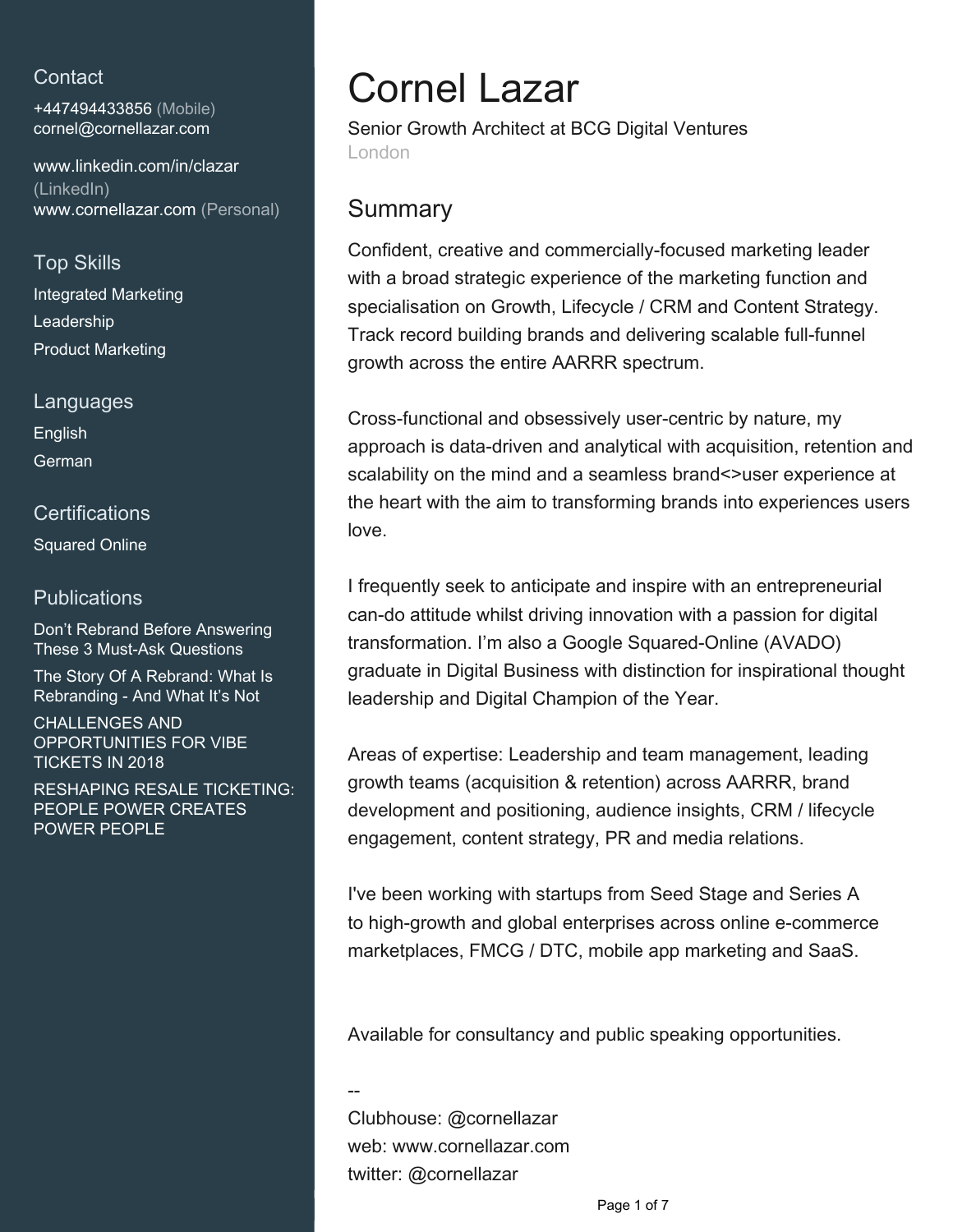# **Experience**

BCG Digital Ventures Senior Growth Architect May 2021 - Present (1 year 1 month) London, England, United Kingdom

#### **Pinfluencer**

CMO / Advisor December 2018 - Present (3 years 6 months)

• Building the leadership and brand foundations, providing clarity and strategic guidance.

• Product Marketing: competitive positioning, target audience research, brand comms & messaging.

- CRM Implementation and building user journeys & touchpoints.
- Delivery of a KPI framework including North Star / Aha-Moments.
- Marketplace Growth model and experimentation framework.
- Content Marketing

Pinfluencer is an early-stage, pre-seed B2B tech startup that aims to disrupt the influencer agency model with a mission towards sustainable travel and hospitality.

Cornel Lazar Advisor (Growth and Brand Marketing) January 2017 - Present (5 years 5 months) London, United Kingdom

Currently:

World Economic Forum, Geneva (Project: UpWork) Advisor / soundboard to the marketing and product teams at the WEF.

Scope: Growth marketing strategy, insights and reporting, acquisition, CRO, CRM and lifecycle comms., UX, positioning and target users.

----

• Advisor to organisations on marketing, PR, strategic hiring, org. structure & culture.

• Growth Marketing consulting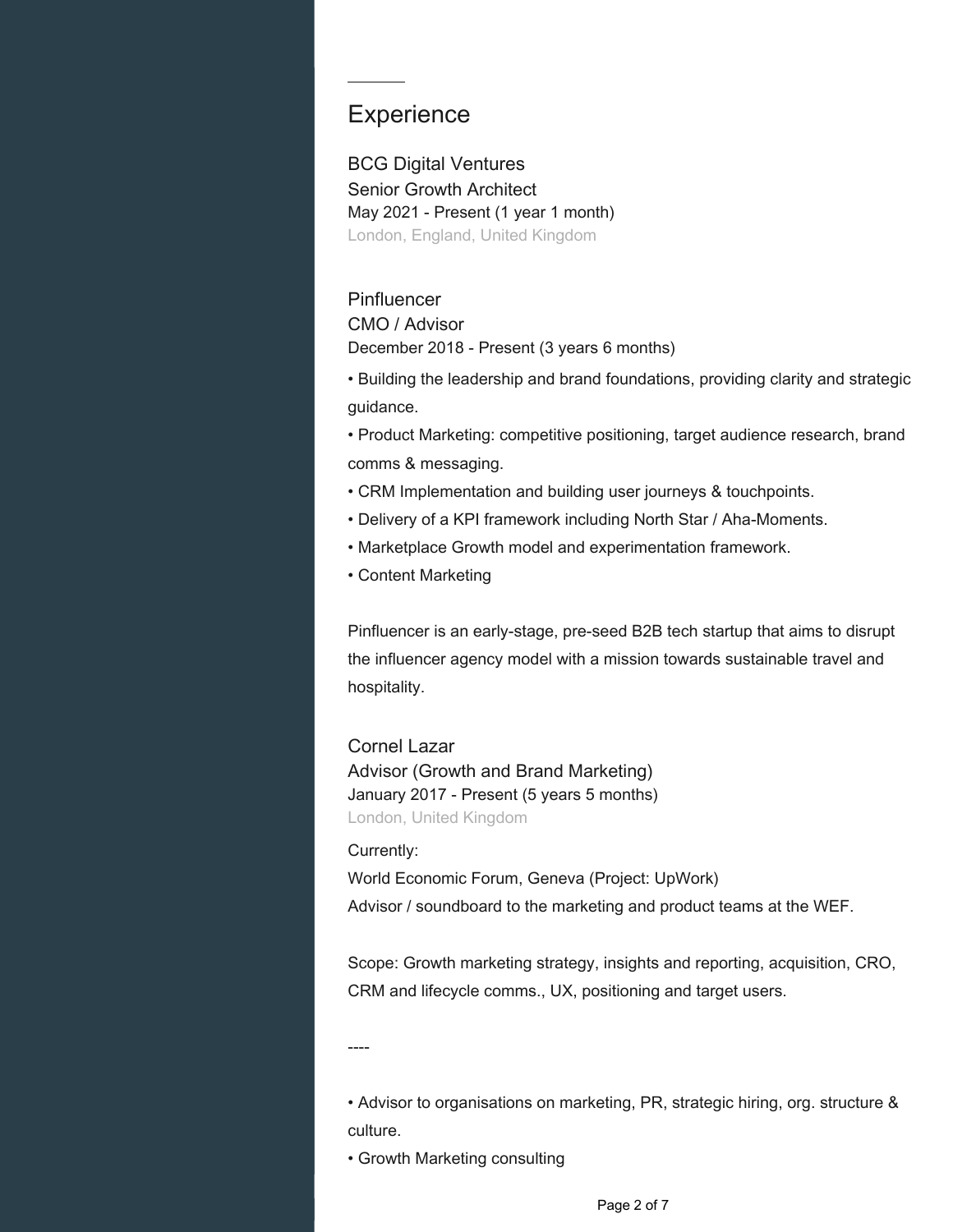- Product Marketing
- Branding / Brand marketing
- CRM (implementation and execution)
- Digital transformation & change management

Available for consultancy, advisory and public speaking opportunities: https:// cornellazar.com

#### **Datasine**

Marketing Director February 2019 - December 2020 (1 year 11 months) London, United Kingdom

• Product Marketing: Positioning, SAAS pricing, audience insights, segmentation, GTM strategy.

• Delivery of growth model and full-funnel (AARRR) experimentation framework.

• Identified of Northstar / Aha-moments and delivered the growth KPI framework.

• Build an integrated marketing strategy (Paid, WOM, Lifecycle, Content Marketing).

• Setup of CRM (Hubspot) and touchpoints, lifecycle automation, workflows, lead scoring.

- Headed up radical 360-rebrand and brand re-positioning.
- Scaled marketing function from greenfield to 4x direct reports.
- Lead generation funnel optimisation.
- Experiential / events and trade marketing.

#### Culture Trip

Growth Marketing Director & PMM (Growth Squad) May 2018 - February 2019 (10 months)

London, United Kingdom

- Driving middle & bottom of funnel growth strategy (web & mobile app).
- Leading CRO and ASO growth
- Introduction of structured growth culture towards continuous user / datafocused growth experimentation.

• Setting of organisation-wide North Star metric, identified leading KPIs and delivered growth model.

• Leading introduction of Product Marketing as cross-functional intersection between marketing & product.

• New market & audience assessment for mobile app strategy.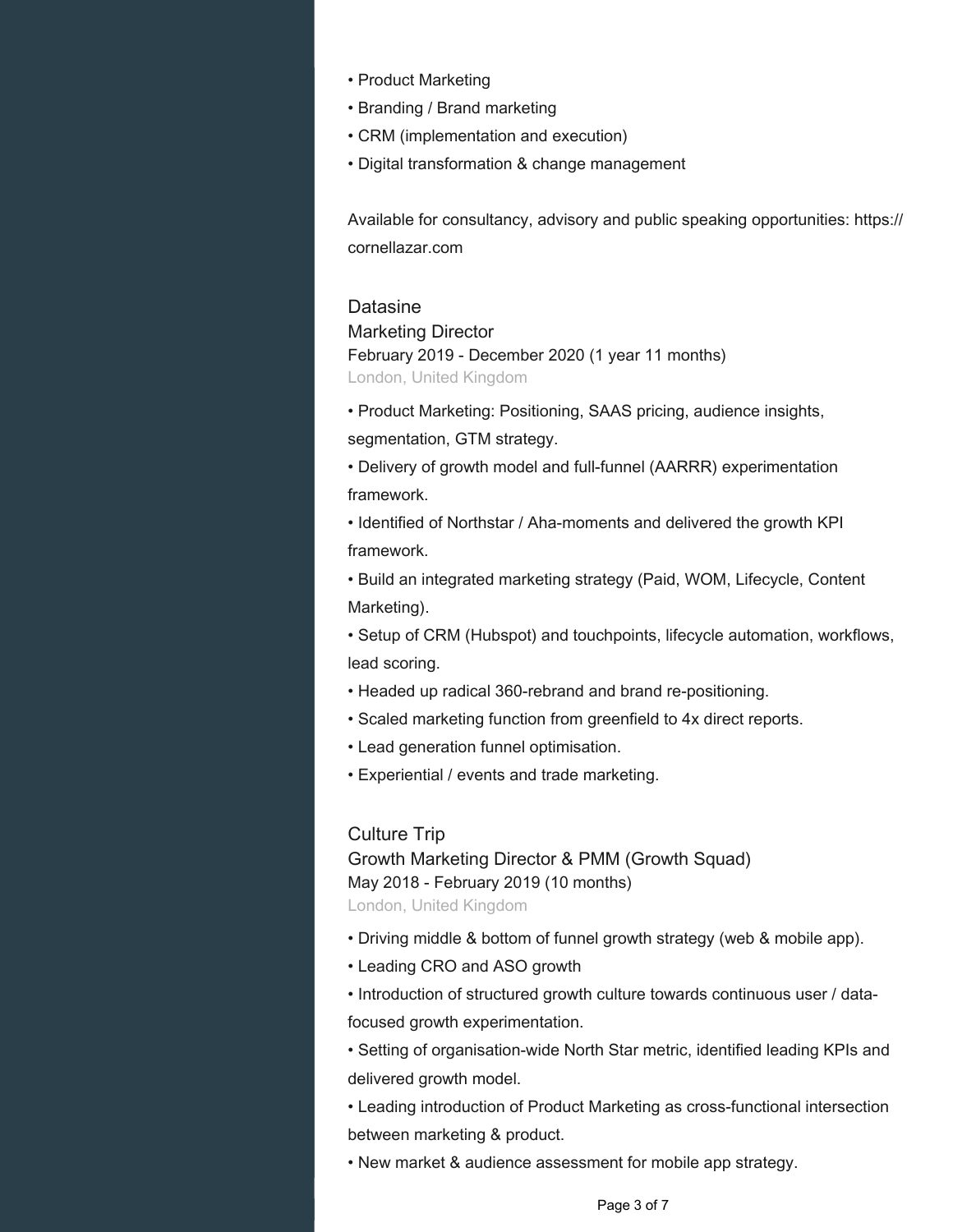Culture Trip is a tech startup that inspires people to explore the world's culture and creativity. One of Forbes' 5 fast-growing UK companies to watch in 2017.

The Currency Account Head Of Marketing March 2018 - May 2018 (3 months) London, United Kingdom

Three-months contract initiating sales & marketing plan activities across B2B and B2C with strong focus on:

- CRM Strategy
- Data / GDPR compliance (review and implementation)
- Branding
- Experiential marketing

## Vibe Tickets Marketing Director February 2017 - February 2018 (1 year 1 month)

London, United Kingdom

- Ownership of all strategic marketing, partnership and PR activities
- Implementation of a multi-channel marketing strategy
- Lead digital transformation (marketing & operations)
- Product Marketing
- Product development
- Rebrand / Repositioning
- Scaled marketing operations and managed a team of 12x across offices in

London and Lancaster

• Set up of new London operations

#### **Ticketmaster**

4 years 11 months

Digital Brand Marketing Manager April 2015 - January 2017 (1 year 10 months) London, United Kingdom

• Ownership, brand guardian and creative direction of Ticketmaster Resale (UK/EU).

• Built scalable and revenue-generating strategies across CRM, SEO, Content and Social Media.

- Campaign performance analysis.
- Raised brand perception and sales through tactical promotions.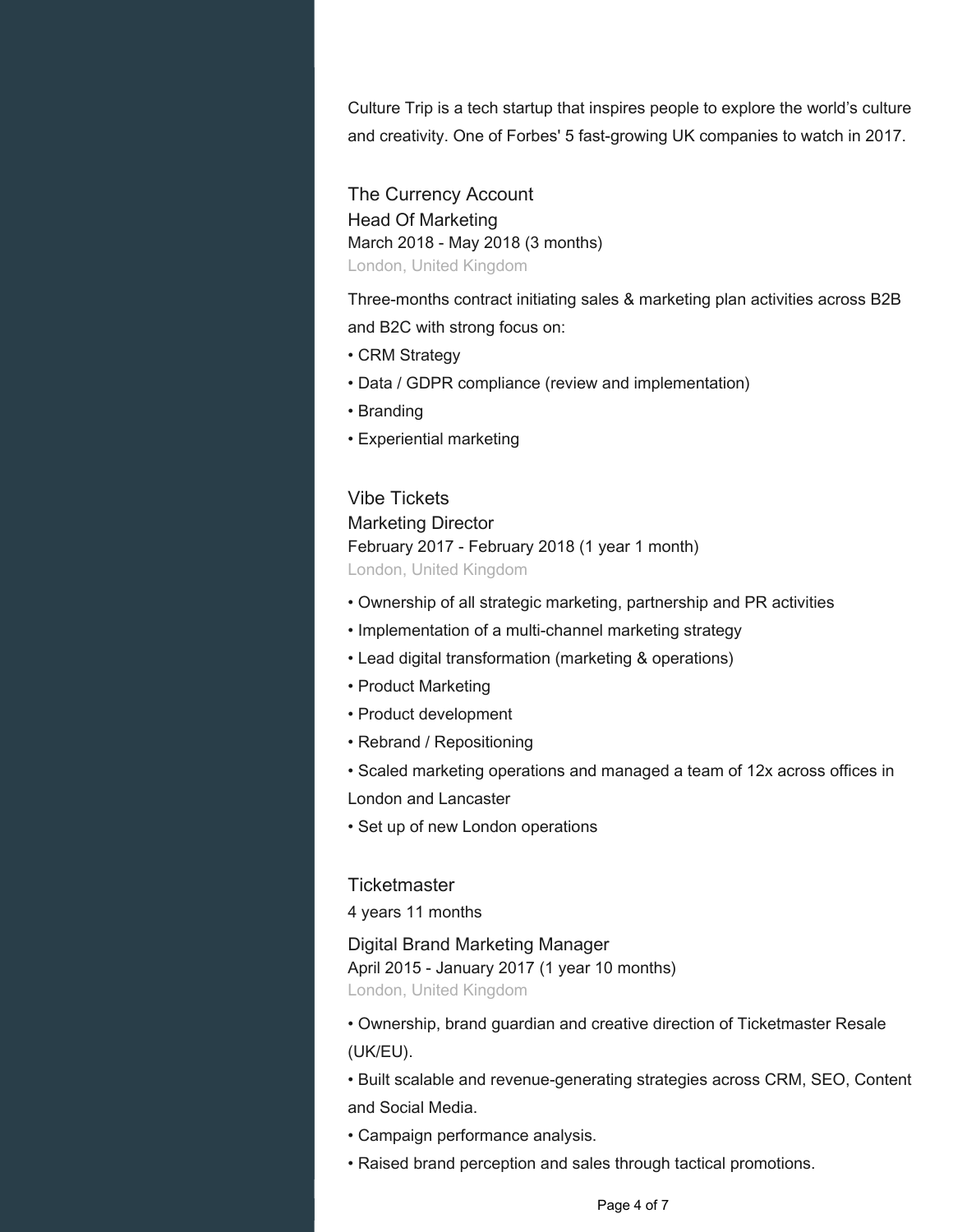- Managed media and content agency relationships.
- Revised out-dated CRM: Optimsed touch points into consistent, scalable experiences.
- Reversed stagnating SEO and delivered lifestyle blog with an end-to-end content mkt strategy.
- Increased acquisitions and brand awareness through marketing campaigns.
- Managed and mentored the Editorial team on content marketing.
- Customer Services support through tactical content- & social planning.

Marketing Manager (Content, CRM and Social Media) March 2012 - March 2015 (3 years 1 month) London, United Kingdom

- Ownership of Ticketmaster Resale's CRM, Content, SEO and Social Media channels.
- Managing data insight migration into Salesforce Marketing Cloud.
- Leading the generation and implementation of marketing communications.
- Initiating a test-&-learn method to gain learnings for future campaigns
- Managing direct report.
- Providing tactical partnership support to VP Marketing.
- Managing research team into site and CMS re-development.

GET ME IN! (Ltd.)

Marketing Manager December 2006 - February 2012 (5 years 3 months) London, United Kingdom

• GET ME IN! is a peer-to-peer online marketplace startup that allows anyone to safely buy or sell tickets to live entertainment events.

• GET ME IN! was acquired by Ticketmaster in 2010.

Premier Media Group Web Content Editor May 2006 - November 2006 (7 months) Chapter Street, London SW1P 4NP

Freelance PR and Digital Consulting August 2000 - November 2006 (6 years 4 months) London, United Kingdom

Amazon UK Digital Merchandiser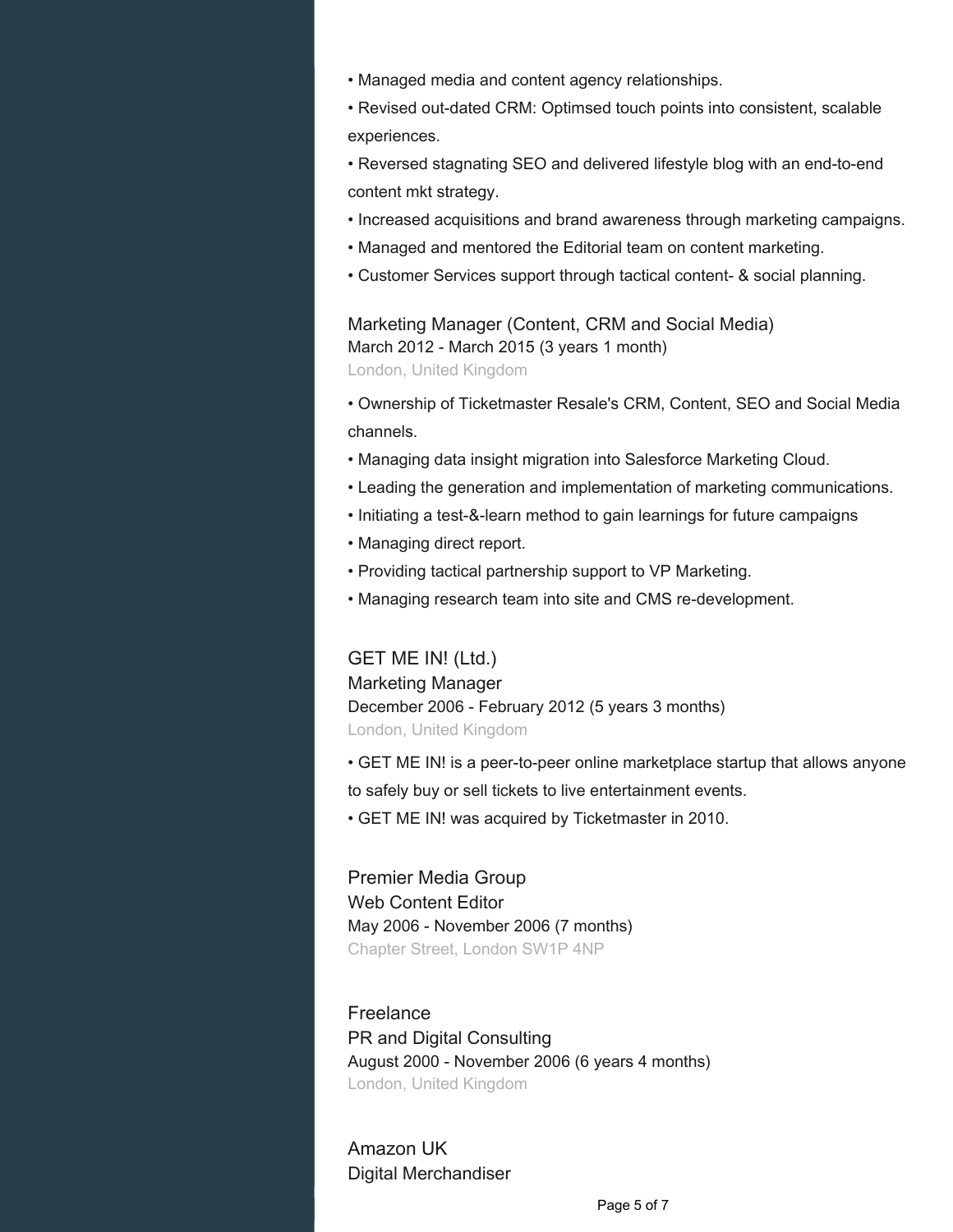October 2005 - April 2006 (7 months) Slough, United Kingdom

The Spitz Press and Marketing Assistant March 2005 - September 2005 (7 months) 109 Commercial Street, London E1 6BG

Square Enix(USA) QA Tester June 2004 - February 2005 (9 months) 296 Regent Street, London W1B 3AN

NCR Corporation Financial Shared Service Centre EMEA Analyst August 2003 - May 2004 (10 months) 206 Marylebone Road, London NW1 6LY

Lynco Europe Ltd Web Editor and -Designer July 2002 - July 2003 (1 year 1 month) 69-71 Farringdon Road, London EC1M 3PN

The Shaw Theatre PR Assistant and Web Manager February 2002 - June 2002 (5 months) 100-110 Euston Road, London NW1 2AJ

NEUTON GmbH (Music Label and Media Distribution) Marketing and Press Assistant (Internship) January 1997 - August 1997 (8 months) Goethest. 67, 63067 Offenbach, Germany

# Education

Squared Online Certificate, Digital Marketing Leadership · (2016 - 2016)

London Metropolitan University BA Honours, Media, Communications and Cultural Studies · (1999 - 2004)